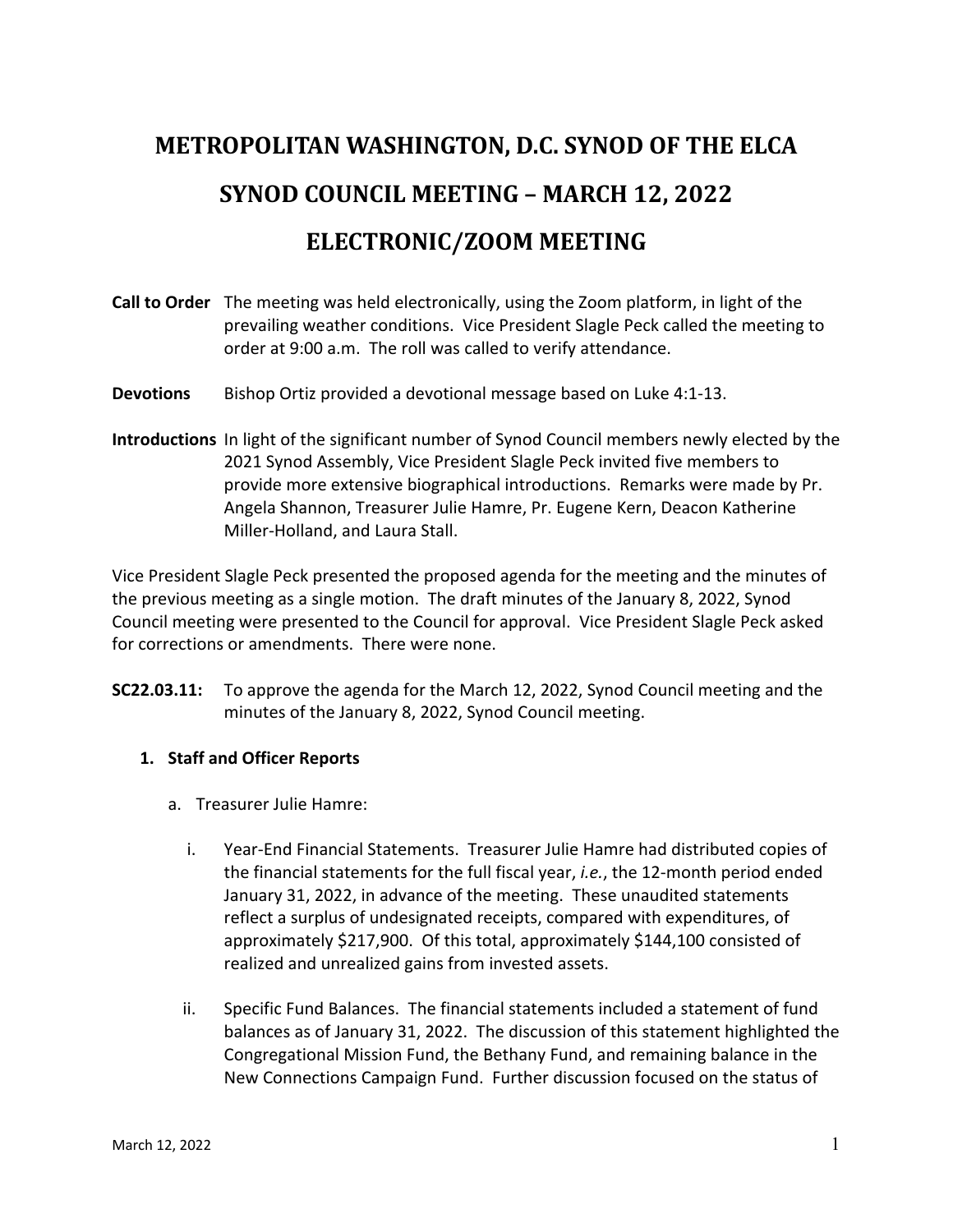the Building Puentes fund balance and the financial implications of the proposal to engage the services of a resource development officer on a part-time basis.

- b. Bishop Ortiz:
	- i. Roster Matters for Synod Council Action. Bishop Ortiz brought one roster matter to the Synod Council.
- **SC22.03.12:** That the Rev. Susanne Blume be called to Specialized Ministry to serve as interim pastor of Faith Lutheran Church in Arlington, Virginia, effective March 1, 2022.
	- ii. Roster Matters for Information. Although not requiring any action on the part of the Synod Council, Bishop Ortiz's written report to the Council noted two matters affecting the Synod's rostered ministers, as follows:
		- 1. The Rev. Joseph Vought, retired, transferred to the Lower Susquehanna Synod, effective February 11, 2022, and
		- 2. The Rev. Mark Docken, retired, transferred from the Southeastern Minnesota Synod, effective December 14, 2021.
	- iii. Proposed Staff Changes. In light of increasing needs for administrative staff support, the scheduled sabbatical leave for Bishop Ortiz, and anticipated changes in current staffing, Bishop Ortiz has proposed the addition of one fulltime administrative assistant to the Synod staff. Inasmuch as the spending authorization for the current fiscal year ending January 31, 2023, approved by the 2021 Synod Assembly, did not provide for the compensation and related expenses of this position, Bishop Ortiz requested authorization and approval from the Synod Council for this proposal.

#### **SC22.03.13:** That:

- 1. The bishop of the Metropolitan Washington, D.C. Synod be authorized to employ one full-time administrative assistant as an addition to the current staff of the Synod; and
- 2. Pursuant to S15.13. and S15.13.06. of the *Constitution, Bylaws, and Continuing Resolutions* of the Metropolitan Washington, D.C. Synod, the Synod is authorized to exceed the expenditures authorized for synod staff approved by the 2021 Synod Assembly to the extent permitted by S15.13.06.
- iv. Proposed Development Officer Engagement. Bishop Ortiz introduced Pr. David Shank, who is currently serving as the Assistant to the Bishop for Donor Relations and Development in the Delaware-Maryland Synod. As part of the written materials for the meeting, members received a written proposal for a part-time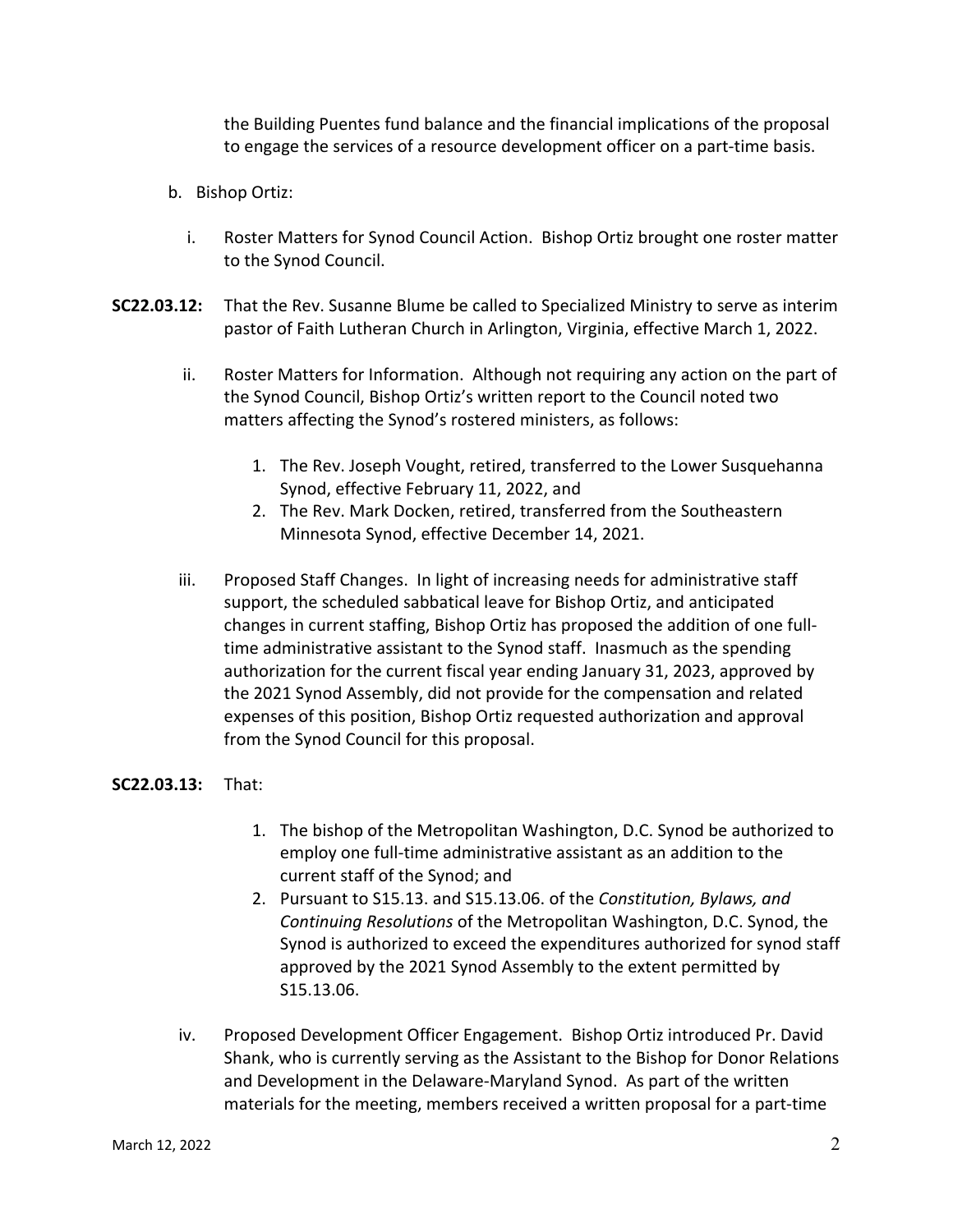Assistant to the Bishop for Generosity, with a view toward a potential collaboration modelled on the current arrangement to share the services of the Assistant to the Bishop for Youth and Family Ministry. Pastor Shank offered introductory remarks and responded to questions from members. He was then excused from the meeting. The spending authorization for the current fiscal year ending January 31, 2023, approved by the 2021 Synod Assembly, did not provide for the expenses of this position.

#### **SC22.03.14:** That:

- 1. The bishop of the Metropolitan Washington, D.C. Synod be authorized to enter into an agreement with the Delaware-Maryland Synod for the parttime (approximately one-third) services of the Rev. David Shank, as Assistant to the Bishop for Generosity, at an annualized cost not to exceed \$34,000; and
- 2. Pursuant to S15.13. and S15.13.06. of the *Constitution, Bylaws, and Continuing Resolutions* of the Metropolitan Washington, D.C. Synod, the Synod is authorized to exceed the expenditures authorized for synod staff approved by the 2021 Synod Assembly to the extent permitted by S15.13.06.
- c. Assistant to the Bishop and DEM, Pr. Bailey:

Pastor Bailey provided a written report and, consistent with the original plans for an in-person meeting and worship, did not provide any additional remarks. The written report provided an update on the work of two tables (New and Renewing Missions and Stewardship and Mission Support) and the Racial Equity Team.

d. Assistant to the Bishop, Pr. Swenson-Reinhold:

Pastor Swenson-Reinhold provided a written report and, for the reasons set forth above, did not provide any additional remarks. The written report noted that, of five candidates considered during the February Candidacy Committee meeting, two were approved for Word and Sacrament ministry, one was approved for Word and Service ministry, and there were two entrances into the candidacy process.

e. Assistant to the Bishop, Youth and Family Ministry, Deacon Julie Stecker:

Deacon Stecker is on leave and did not provide a report.

f. Vice President Jennifer Slagle Peck:

Vice President Slagle Peck called on Melody Stachour, who called on the Synod to live into its Reconciling in Christ (RIC) status and previewed a memorial that would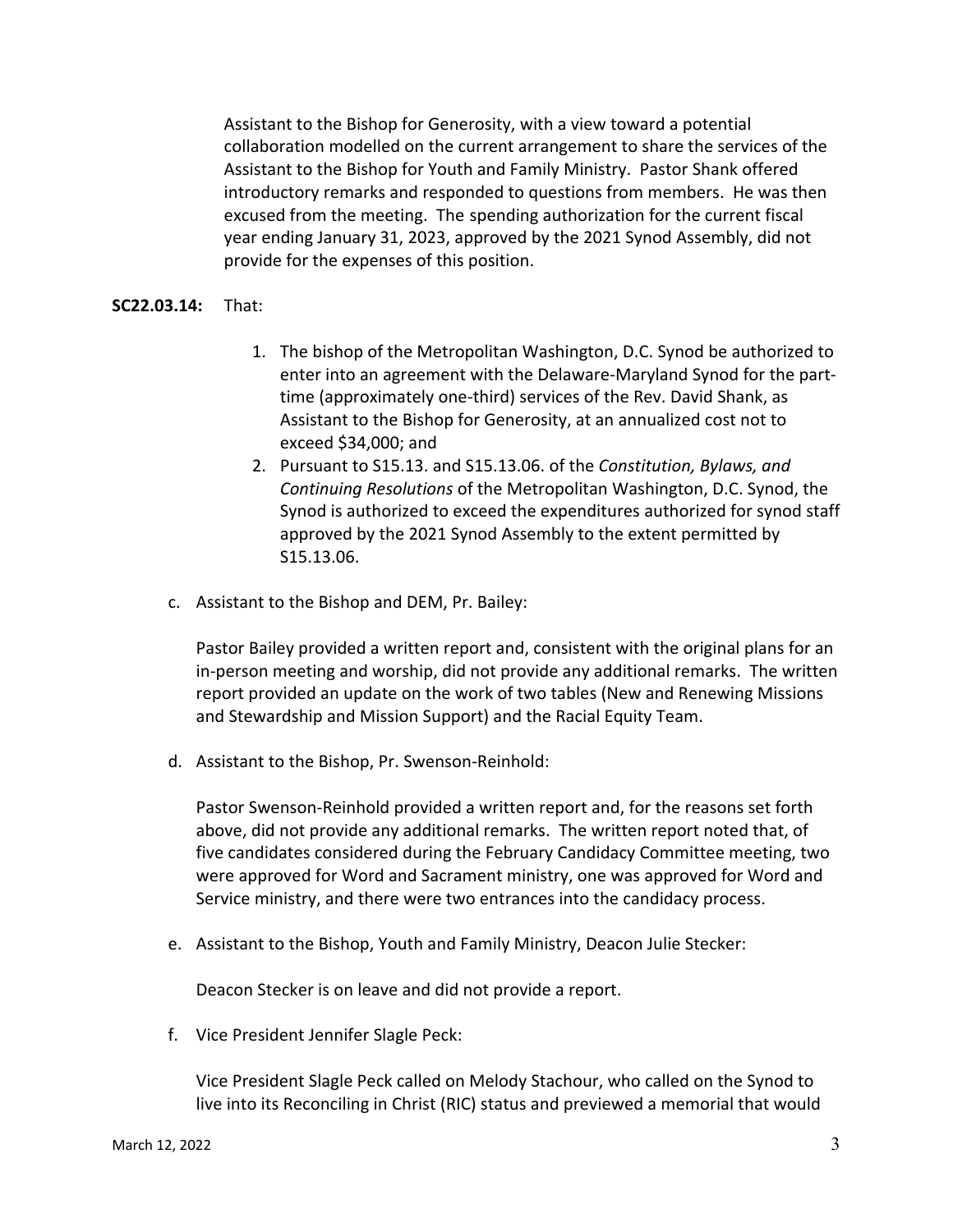be presented to the 2022 Synod Assembly that would, if adopted, be reported to the 2022 Churchwide Assembly for consideration. Bishop Ortiz noted the three aspects of justice, consisting of racial, gender, and climate justice.

g. Secretary Kevin Anderson:

Secretary Anderson noted that the Synod Assembly Planning Team had prepared a written report to the Synod Council summarizing the planning activities to date. The report included a draft of the agenda for the 2022 Synod Assembly.

Separately, he continued a discussion of the dismissal of Pr. Nelson Rabell-González as pastor of Misión Latina Luterana in Stockton, California, by Bishop Megan Rohrer, Sierra Pacific Synod, on December 12, 2021. He noted that Presiding Bishop Eaton had recently announced that a three-member listening panel will be convened "to review the interactions of Bishop Megan Rohrer with Misión Latina Luterana, particularly on December 12, the Feast Day of Our Lady of Guadalupe, and to make recommendations" to Bishop Eaton.

## 2. **Synod Women's Organization**

Laura Stall provided a written report highlighting the 2022 Virtual Gathering to be held on May 7, 2022.

## 3. **Youth Organization**

[No report]

## 4. **New Business**

Vice President Slagle Peck closed the meeting with several matters relating the 2022 Synod Assembly, including the deadline for resolutions and nominations, the Synod Council meeting on Friday morning, June 10, preceding the opening of the Assembly, the need for Synod Council members to register for the Assembly, the opportunity for Synod Council members to reserve a Thursday night hotel room in view of the starting time for the Synod Council meeting, and the "60/40" representational requirement imposed by churchwide governing provisions. Under these provisions, the Synod Assembly voting members must be composed of at least 60% lay voting members and not more than 40% rostered ministers, including retired rostered ministers.

**The meeting adjourned** with a version of the Lord's Prayer at 11:40 a.m.